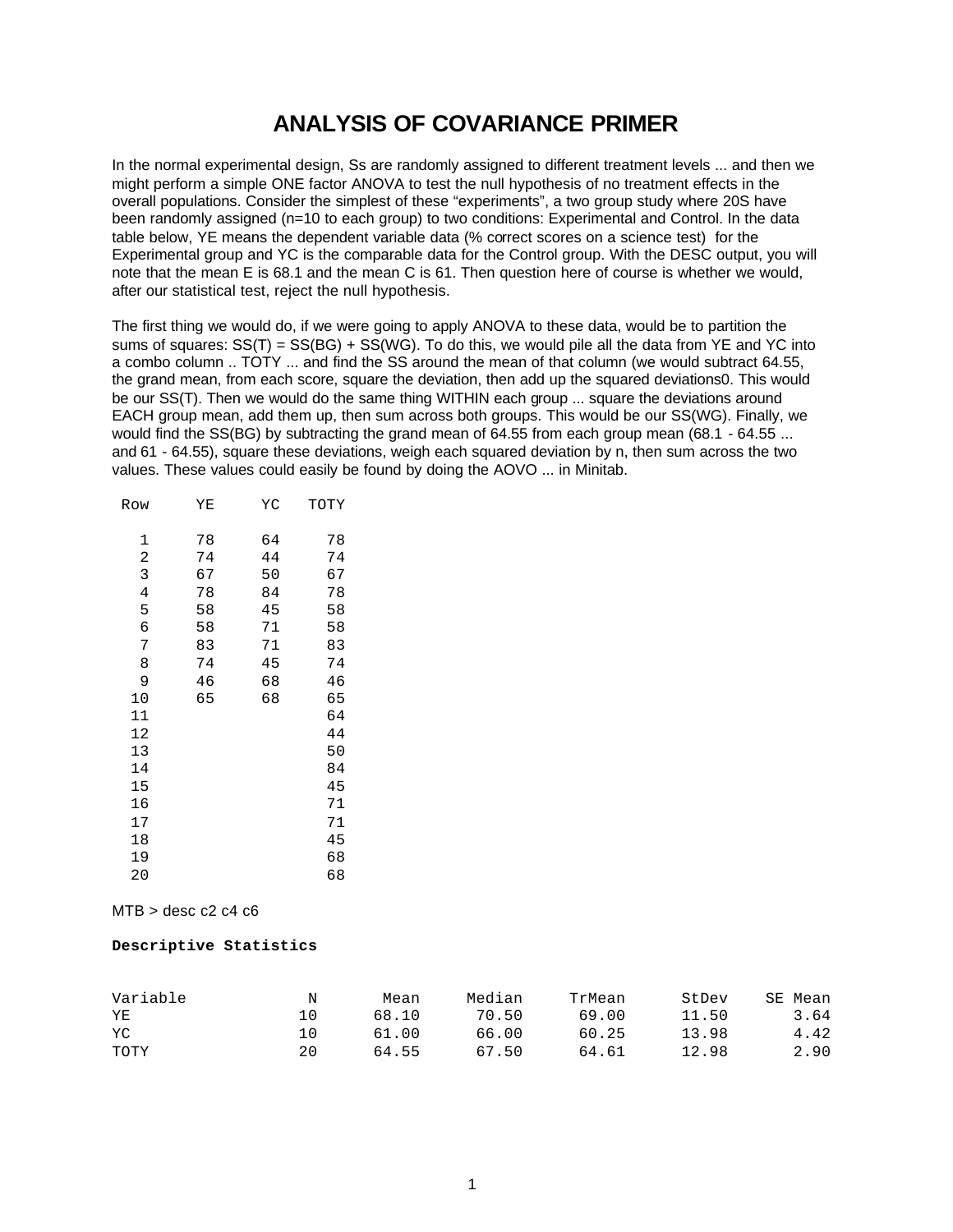#### $MTB$  > aovo c2 c4

#### **One-way Analysis of Variance**

|         | Analysis of Variance |       |       |      |                                                      |      |      |
|---------|----------------------|-------|-------|------|------------------------------------------------------|------|------|
| Source  | DF                   | SS    | MS    | F    | Ρ                                                    |      |      |
| Factor  | $\mathbf{1}$         | 252   | 252   | 1.54 | 0.231                                                |      |      |
| Error   | 18                   | 2949  | 164   |      |                                                      |      |      |
| Total   | 19                   | 3201  |       |      |                                                      |      |      |
|         |                      |       |       |      | Individual 95% CIs For Mean<br>Based on Pooled StDev |      |      |
| Level   | $\mathbf N$          | Mean  | StDev |      | -------+---------+---------+---------+               |      |      |
| YE      | 10                   | 68.10 | 11.50 |      |                                                      |      |      |
| YC      | 10                   | 61.00 | 13.98 |      |                                                      |      |      |
|         |                      |       |       |      | ------+---------+---------+-------+-                 |      |      |
| $MTB$ > | Pooled StDev =       | 12.80 |       | 56.0 | 63.0                                                 | 70.0 | 77.0 |

By doing this, we find our overall F test statistic to be 1.54 ... and given the p value of more than .05, we would RETAIN the null hypothesis. Our conclusion here is that there is not enough evidence to suggest that the experimental treatment is any better than the control condition. This makes us MAD of course but, such is life.

## **BUT WAIT A MINUTE ... !!**

In the typical experimental design, the WITHIN GROUP VARIANCE is considered to be error. We would like to think that the treatment E and C would impact on every S within the E and C groups, the same. But of course, some of the Ss in the E and some of the Ss in the C, do better or poorer on the science test than other Ss. Why?

Well, maybe it is possible that the randomization into the two groups put within each group. Ss who VARY WITH RESPECT TO SOME OTHER FACTOR ... like ability or intelligence (IQ). If that is the case, then some of the within group variability in the E group ... and in the C group ... could be due to varying IQ of Ss. Thus, perhaps it is possible that SOME of the variability is due to IQ and therefore is understandable and predictable ... and hence, should NOT be considered error in the usual sense. If we can EXPLAIN the variability, then we account for it AND, it is not error any more.

In the experiment above, what if we had gathered IQ data on all 20 Ss PRIOR TO THE STUDY. We would do it this way since, we would not want to have someone say that the treatments themselves impacted on the IQ scores that we have ... so our assessment of IQ is made independent and collected before randomly assigning Ss to E and C, and before doing the experiment and gathering the science test data. Look at the expanded data table below. (The data are on the next page.)

Notice that the mean IQE and for IQC ... are in the same ballpark ... a few points different, but .. with a small sample like we have, this would be expected and would not be considered unusual.

Here is the important question at this stage? Does IQ predict science test scores? One way to find this out would be to stack all the science data in a column and the associated IQ scores in a column, and then do the correlation ... it is ...

MTB > corr c5 c6

#### **Correlations (Pearson)**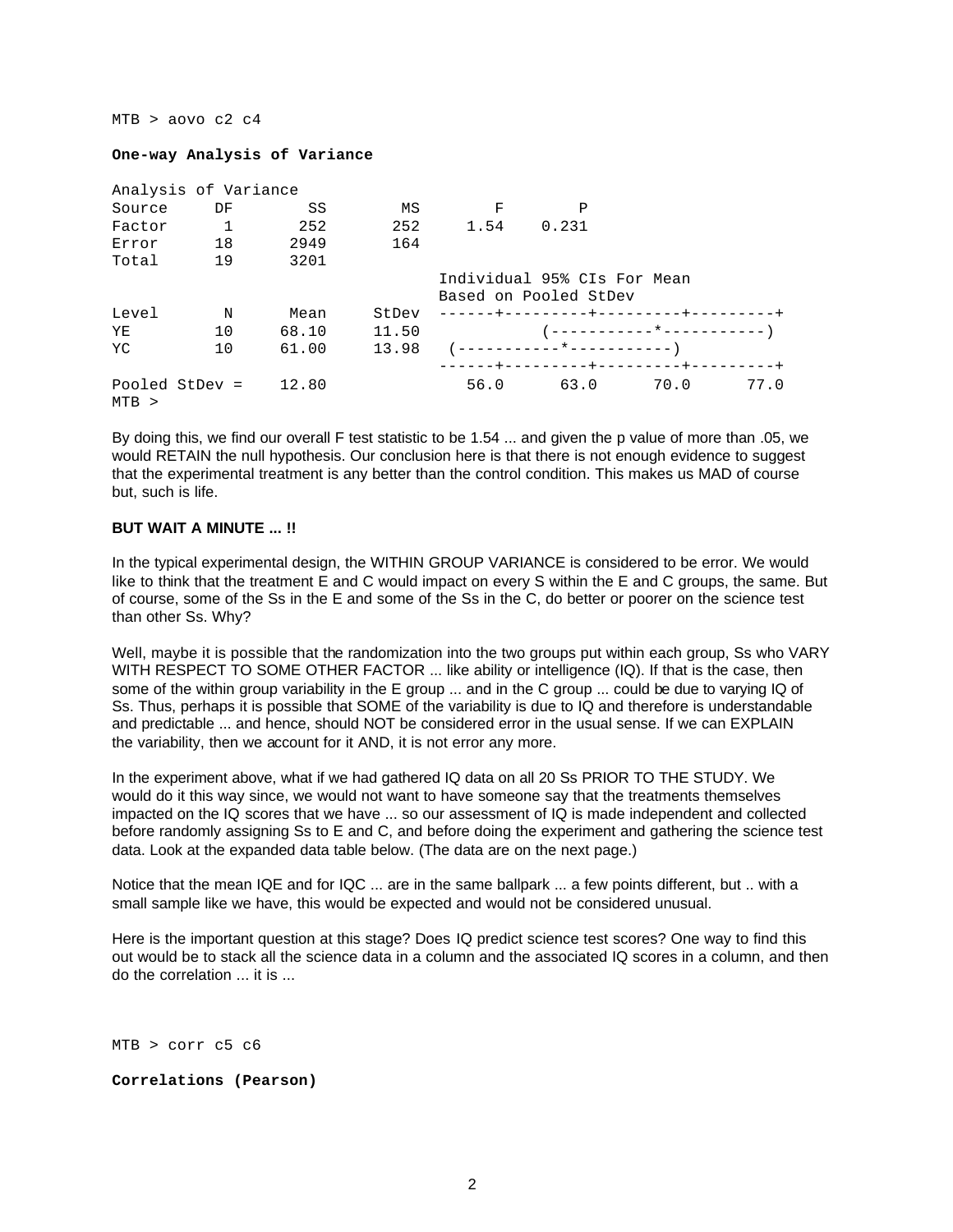Correlation of TOTIQ and TOTY = 0.694, P-Value = 0.001

| Row   | IQE | ΥE | IQC | YC | TOTIO | TOTY |
|-------|-----|----|-----|----|-------|------|
| 1     | 106 | 78 | 101 | 64 | 106   | 78   |
| 2     | 100 | 74 | 98  | 44 | 100   | 74   |
| 3     | 94  | 67 | 96  | 50 | 94    | 67   |
| $\,4$ | 109 | 78 | 110 | 84 | 109   | 78   |
| 5     | 93  | 58 | 94  | 45 | 93    | 58   |
| 6     | 97  | 58 | 105 | 71 | 97    | 58   |
| 7     | 107 | 83 | 102 | 71 | 107   | 83   |
| 8     | 100 | 74 | 101 | 45 | 100   | 74   |
| 9     | 87  | 46 | 104 | 68 | 87    | 46   |
| 10    | 96  | 65 | 113 | 68 | 96    | 65   |
| 11    |     |    |     |    | 101   | 64   |
| 12    |     |    |     |    | 98    | 44   |
| 13    |     |    |     |    | 96    | 50   |
| 14    |     |    |     |    | 110   | 84   |
| 15    |     |    |     |    | 94    | 45   |
| 16    |     |    |     |    | 105   | 71   |
| 17    |     |    |     |    | 102   | 71   |
| 18    |     |    |     |    | 101   | 45   |
| 19    |     |    |     |    | 104   | 68   |
| 20    |     |    |     |    | 113   | 68   |
|       |     |    |     |    |       |      |

MTB > desc c1-c6

#### **Descriptive Statistics**

| Variable | N  | Mean   | Median | TrMean | StDev | SE Mean |
|----------|----|--------|--------|--------|-------|---------|
| IQE      | 10 | 98.90  | 98.50  | 99.12  | 6.94  | 2.19    |
| YE       | 10 | 68.10  | 70.50  | 69.00  | 11.50 | 3.64    |
| IQC      | 10 | 102.40 | 101.50 | 102.13 | 5.91  | 1.87    |
| YC       | 10 | 61.00  | 66.00  | 60.25  | 13.98 | 4.42    |
| TOTIO    | 20 | 100.65 | 100.50 | 100.72 | 6.52  | 1.46    |
| TOTY     | 20 | 64.55  | 67.50  | 64.61  | 12.98 | 2.90    |

If the r value is .694, then what percent of the science test score variance is due to the predictor of IQ? Why, that would be r square. And, that is in this case:

MTB > let k1=.694\*\*2 MTB > prin k1

# **Data Display**

K1 0.481

Thus, about 48% of the variance on science test scores can be accounted for by the IQ variable ... or, COVARIATE.

Well, when we did the partitioning of the sums of squares based on the science test scores, we found that the SS(T) was: (see anova table above)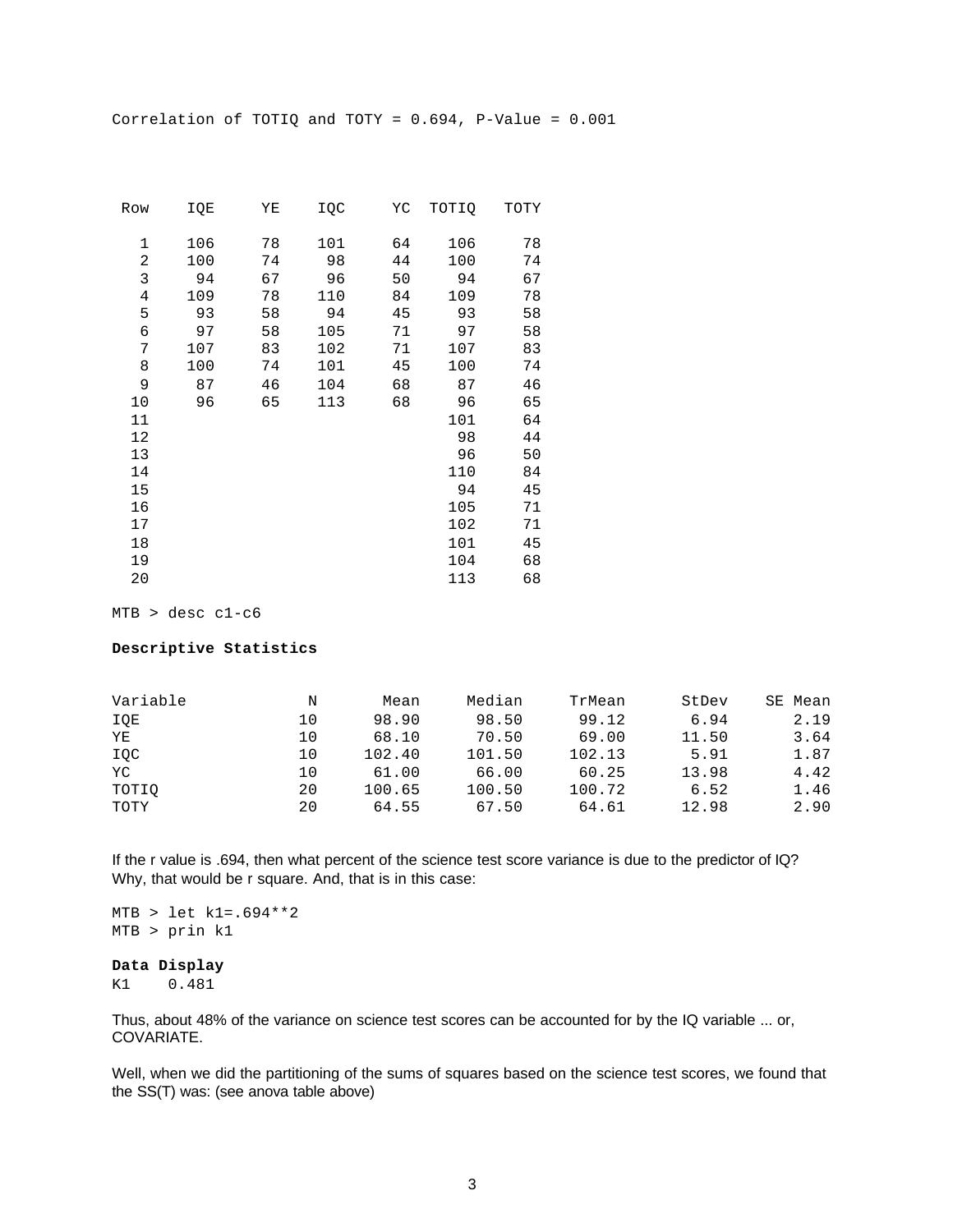SS(T) = 3201

But, we also saw that a little bit more than 48% of the science test scores was due to IQ ... and therefore explainable BASED on variations IN IQ. What would be leftover from the SS(T) of 3201 ...

 $3201 * 481 = 1539.7$ 

So, 1539.7 of the SS(T) is due to IQ, and therefore ...

3201 - 1539.7 =  $SS(T)$  -  $SS(due to IQ)$  = 1661.3

Thus, of the overall SS(T) which was 3201 ... we find that AFTER YOU REMOVE THE PART OF IT THAT IS PREDICTABLE based on IQ, you still have 1661.3 of the SS(T) that is not accounted for.

With our ADJUSTED SS(T) ... we have to start all over again partitioning it into a SS(BG) part and a SS(WG) part.

NOTE: Another way to find the adjusted SS(T) is to use IQ to predict science scores, get the RESIDUAL VALUES (these are the science values made independent of IQ) ... and find the SS for these residuals.

The regression equation is TOTY or science scores = - 74.4 + 1.38 TOTIQ

| Coef<br>$-74.35$<br>1.3801 | StDev<br>34.07<br>0.3378 | т<br>$-2.18$<br>4.09 | Ρ<br>0.043<br>0.001 |                    |
|----------------------------|--------------------------|----------------------|---------------------|--------------------|
|                            |                          |                      |                     |                    |
| Analysis of Variance       |                          |                      |                     |                    |
| DF                         | SS                       | ΜS                   | F                   | P                  |
| $\mathbf{1}$               | 1539.9                   | 1539.9               | 16.69               | 0.001              |
| 18                         | 1661.0                   | 92.3                 |                     |                    |
| 19                         | 3201.0                   |                      |                     |                    |
|                            |                          | $R-Sq = 48.1$        |                     | $R-Sq(adj) = 45.2$ |

Notice that the SS for regression, which is DUE to IQ is 1539.9 and the SS for residual error ... = 1661. The 1661 is the part of the SS(T) that is NOT explained by IQ ... and again is called our ADJUSTED SS(T).

==============================================================================

## **ADJUSTING THE SS(WG)**

To get our adjusted SS(T), we used the combo data and the correlation between IQ and science scores, found r square, then reduced the SS(T) by the r squared value.

But, when we are ready to adjust the SS(WG) ... we have to go within each of the groups and do some work. Remember, in the regular ANOVA, we would find the squared deviations around each group mean ... then add them up for both groups. For our example here, out original SS(WG) turned out to be 2949. How will we adjust this? Since the SS(T) was adjusted by the r square between IQ and science scores for the OVERALL group, we must do a similar thing and make an adjustment based on the r square between IQ and science scores, BUT WITHIN EACH GROUP SEPARATELY. Here is how we can do that ... though the method shown will not be totally self evident.

First, let's see what the r values are between IQ and science scores within each group.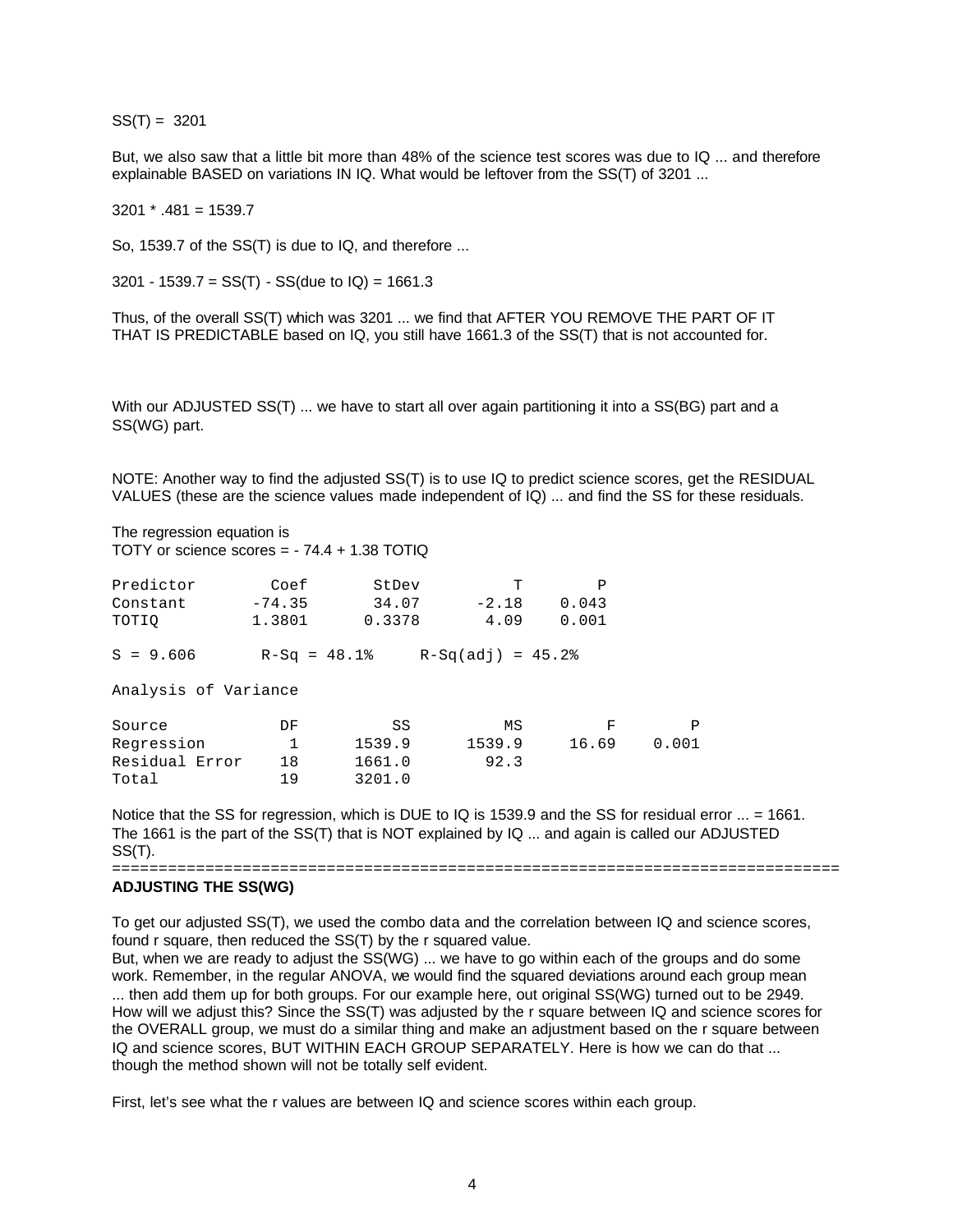## **Correlations (Pearson)**

Correlation of IQE and  $YE = 0.919$ . P-Value =  $0.000$ 

 $MTB > corr c3 c4$ 

#### **Correlations (Pearson)**

Correlation of IQC and  $YC = 0.780$ , P-Value =  $0.008$ 

Thus, within the E group, that r is .919 and, within the C group that  $r = .78$ . The r squares respectively would be ... .919 squared = 0.845 and .78 squared = .608. But, when we found the original SS(WG), we simply added the two SS values together, one for each group. But, now we are using correlation types of values, if we add them together, we could get a value of larger than 1 and, that does not make any sense in the context of correlations. Another way would be to think about averaging the two r values .... .919 and .78 ... and then using that average as sort of a ballpark figure for the within group correlation. If we did that, we would get about  $(.919 + .78) / 2 = .85$ . But, there is a computational formula (see in Reference at end of handout) that gives us a POOLED VALUE for the within group correlation between IQ and science scores and that value works out to be about 0.835, which is slightly less than the average of .919 and .78  $(= .85).$ 

Thus, we will use the pooled within groups r between IQ and science scores as .835 .... and therefore, that proportion of variance will be r square or .697

Therefore, our SS(WG) was originally 2949 but, .697 or almost 70% of this is due to the covariation of IQ with science scores. So,

So far, our ADJ  $SS(T) = 1661.3$ our ADJ  $SS(WG) = 893.55$ 

and therefore by subtraction (yes, I know this is the chicken way) ...

ADJ SS(BG) = 1661.3 - 893.55 = 767.75

Now this gives us a new set of SS values to work with and, therefore, that will impact on our ANOVA summary table ... as follows.

ANOVA SUMMARY TABLE AFTER REMOVING COVARIATE, IQ

| Source | df    | SS              | ΜS    |                                                                         |  |
|--------|-------|-----------------|-------|-------------------------------------------------------------------------|--|
| BG     |       | 1 767.75 767.75 |       |                                                                         |  |
| WG     | $17*$ | 893.55          | 52.56 | $767.75/52.56 = 14.61$ < .001                                           |  |
|        |       |                 |       | TOT  * for adjusted SS(WG), we lose 1 df since we are using a covariate |  |

## **COMPARISON OF ORIGINAL ANOVA AND, THE ANCOVA ... WITH IQ AS THE COVARIATE**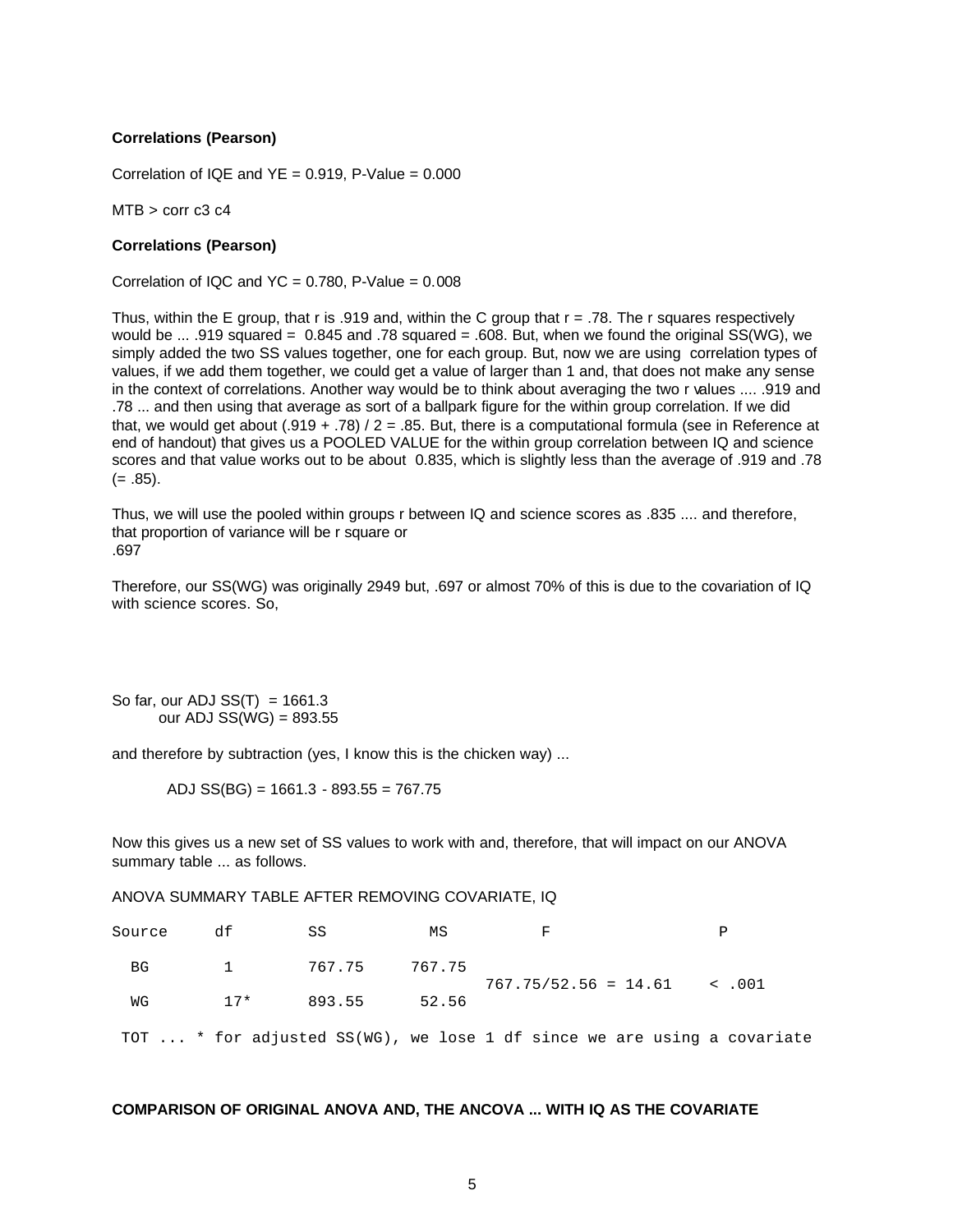The original summary table was:

| Analysis of Variance |     |      |     |      |       |
|----------------------|-----|------|-----|------|-------|
| Source               | DF  | SS   | ΜS  | F    |       |
| Factor               |     | 252  | 252 | 1.54 | 0.231 |
| Error                | 18  | 2949 | 164 |      |       |
| Total                | 1 Q | 3201 |     |      |       |

And the adjusted table using the covariate is given above. Notice the difference. In the original table, the F ratio did NOT allow us to reject the null. But, after removing the covariate IQ from the SS(T) ... and adjusting the SS(T), SS(BG), and SS(WG), the summary table DOES allow the rejection of the null hypothesis. Relatively speaking, the correlation between IQ and science scores has lowered the error SS and, has raised the treatment SS. In a sense, our ANCOVA has controlled for IQ within the data ... in a sense, made it as though each S had the same identical IQ.

## **MINITAB ANCOVA ROUTINE**

To do ANCOVA in Minitab, you have to use the General Linear Model ... pull down STAT, click on ANOVA, and then slide down to GLM. To use this, you will have to stack the data for IQ and science scores into columns like c5 and c6 ... but also have a group codes column (like 1s and 2s) in c7. When you get to the dialog box in Minitab for GLM, you will click on c6 for the RESPONSES, and highlight c7 for the MODEL, and then click on COVARIATES and click on c5 since IQ is the covariate. Then do your Oks ... to get the analysis done. What you will see is:

## **General Linear Model**

| Factor<br>Group                                            | <b>Type Levels Values</b><br>fixed $212$ |        |       |        |        |         |        |       |   |             |
|------------------------------------------------------------|------------------------------------------|--------|-------|--------|--------|---------|--------|-------|---|-------------|
| Analysis of Variance for TOTY, using Adjusted SS for Tests |                                          |        |       |        |        |         |        |       |   |             |
| Source                                                     | DF                                       | Seg SS |       |        | Adj SS |         | Adj MS |       | F | P           |
| TOTIO                                                      | $\mathbf{1}$                             | 1539.9 |       |        | 2057.9 |         | 2057.9 | 39.26 |   | 0.000       |
| Group                                                      | $\mathbf{1}$                             |        | 770.0 |        | 770.0  |         | 770.0  |       |   | 14.69 0.001 |
| Error                                                      | 17                                       |        | 891.0 |        | 891.0  |         | 52.4   |       |   |             |
| Total                                                      | 19                                       | 3200.9 |       |        |        |         |        |       |   |             |
| Term                                                       | Coef                                     |        |       | StDev  |        | т       | P      |       |   |             |
| Constant                                                   | $-102.47$                                |        |       | 26.70  |        | $-3.84$ | 0.001  |       |   |             |
| TOTIO                                                      | 1.6594                                   |        |       | 0.2648 |        | 6.27    | 0.000  |       |   |             |

Now, the Adj SS values we got more or less by hand were a wee different than in the table but, close enough for government work! The BG factor in this table is called Group ... and the F ratio is 14.69 ... and with a p value of .001, we reject the null. Don't worry about the other stuff. The main thing is that the F ratio originally did not allow us to reject the null but, partialling out the IQ covariate now does allow us to reject the null.

# **ADJUSTING THE DEPENDENT VARIABLE MEANS**

If you think about it, what we have done is to adjust our ANOVA to take into account the predictability of the criterion variable (science scores) using our covariate IQ. We found that since IQ correlated with science scores, we were able to REDUCE the within groups error and thus, make our F test more sensitive to REAL treatment effects. Since our F ratio was larger, it is as though we had started off with larger differences in means, than we first observed ... which is like having a larger numerator term in the F ratio. Look at the means again as shown below.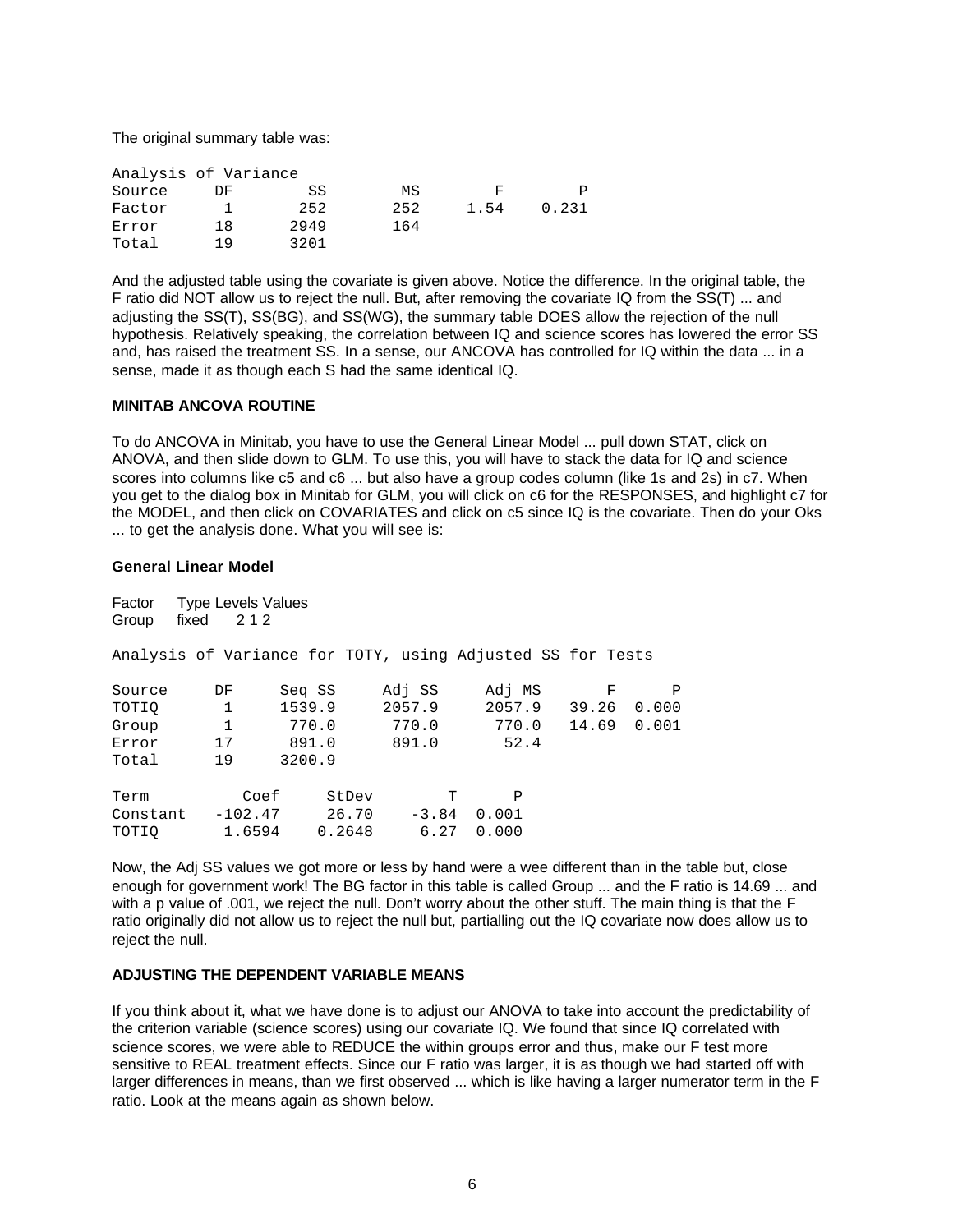| Variable | N   | Mean   |
|----------|-----|--------|
| IQE      | 10  | 98.90  |
| ΥE       | 1 O | 68.10  |
| IOC      | 10  | 102.40 |
| YC       | 10  | 61.00  |
| TOTIO    | 20  | 100.65 |
| TOTY     | 20  | 64.55  |

Now, you see that the E mean on science was 68.1 while the mean of C was 61. But also notice that the means on the IQ measure, favored the control group. Thus, JUST DUE TO RANDOM ASSIGNMENT, the control group appears to be a bit smarter than the experimental group. Thus, whatever effect the treatment had, the difference in ability probably did not let the treatment effect work quite as well in the E group compared to the C group. Stated another way, the advantage of ability in the control group probably made the control group's MEAN on science a bit CLOSER to the mean in the experimental group than it should have been IF BOTH GROUPS HAD BEEN EQUAL ON IQ AT THE BEGINNING. Does this make sense?

So, what if both groups HAD been of equal IQ ability at the start, what might the means on the science scores have looked liked? Note above that I have also listed out the mean IQ score for both groups together .... this is the grand mean of course. Thus, consider this: what might the means on science have been in E and C if both groups had a mean IQ of 100.65? Since the mean in E on science was lower than the mean on science in C, it seems like we would boost up the mean on science a bit (if their ability had been a bit higher (from 98.9 to 100.65) while the mean on science would need to be reduced a bit if their IQ ability had been a bit lower (from 102.4 to 100.65).

There is a way to make these estimates for adjusting the means ... it is based on the regression line using IQ to estimate science scores ... and the general form of this looks like:

Adjusted Mean = grp mean science - slope value of reg line (grp mean  $IQ$  - grand mean  $IQ$ )

Without going into how the slope value is calculated, the formulas for the E and C groups would be:

Adj Mean E =  $68.1 - 1.66$  (98.9 - 100.5) = 70.76

Adj Mean C =  $61 - 1.66(102.4 - 100.5) = 57.85$ 

Thus, given that the IQ means were in the opposite direction of the actual science means for E and C, the effect of this adjustment was to boost the mean for E and lower the mean for C. Thus, the adjusted means show a LARGER difference than what was seen originally, which is consistent with the fact that the adjusted ANOVA produces a larger F ratio than we found originally. **ASSUMPTIONS OF ANCOVA**

There are numerous assumptions for properly applying and interpreting the results from ANCOVA, but two of particular importance are the following.

- 1. All the regular assumptions for ANOVA apply, particularly the one about RANDOM ASSIGNMENT OF Ss TO TREATMENT LEVELS/CONDITIONS. This is really crucial since, you will find many inappropriate uses of ANCOVA in situations where there was NOT random assignment of Ss, and people use ANCOVA as a post hoc way making the groups appear as though random assignment had been used.
- 2. It is also assumed that the regression equations (one for using IQ to predict science scores in E group, and another equation for the comparable prediction in the C group) have the same slope